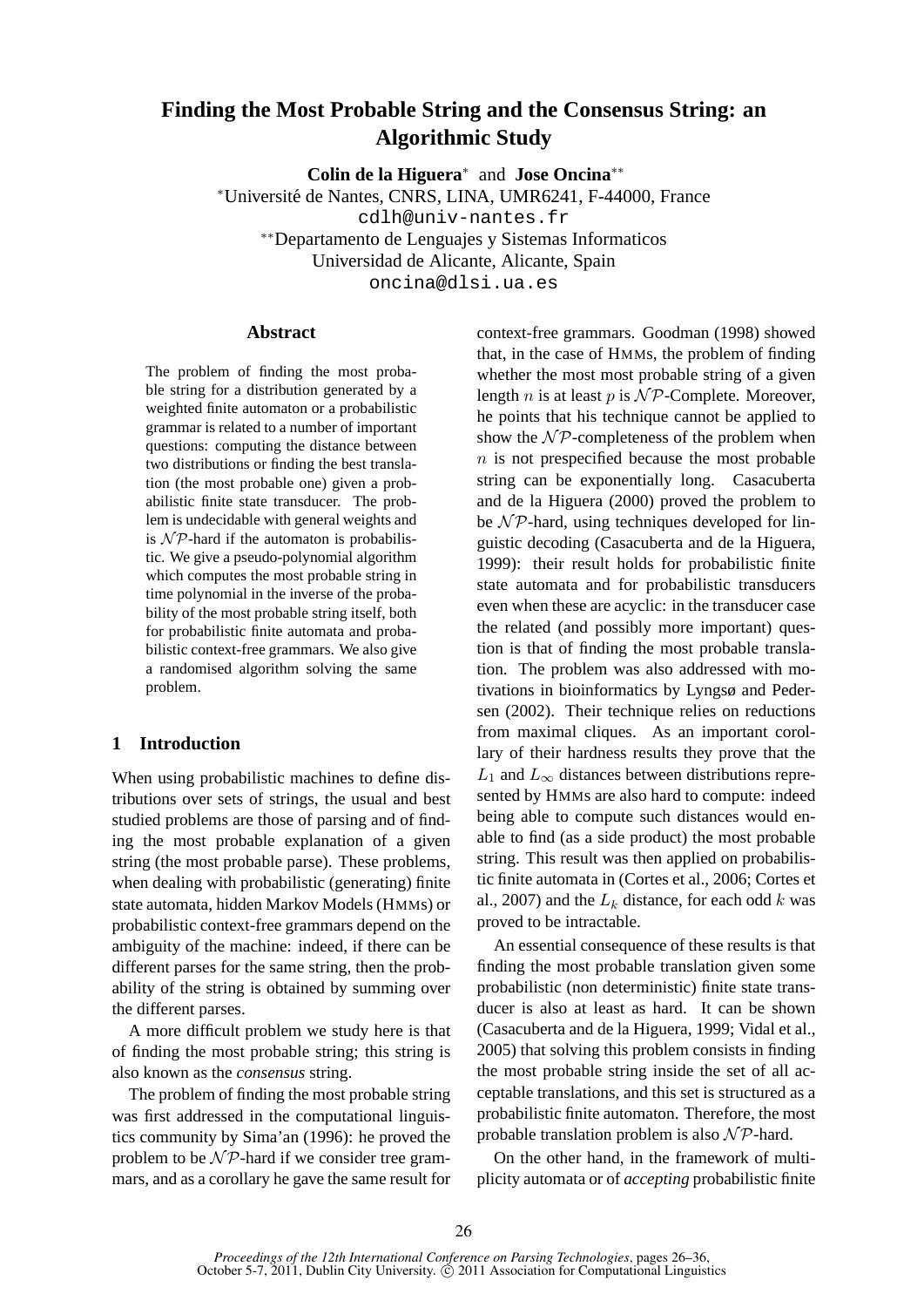automata (also called Rabin automata), the problem of the existence of a string whose weight is above (or under) a specific threshold is known to be undecidable (Blondel and Canterini, 2003). In the case where the weight of each individual edge is between 0 and 1, the score can be interpreted as a probability. The differences reside in the fact that in multiplicity automata the sum of the probabilities of all strings does not need to be bounded; this is also the case for Rabin automata, as each probability corresponds to the probability for a given string to belong to the language.

In this paper we attempt to better understand the status of the problem and provide algorithms which find a string of probability higher than a given threshold in time polynomial in the inverse of this threshold. These algorithms give us pragmatic answers to the consensus string problem as it is possible to use the probabilistic machine to define a threshold and to use our algorithms to find, in this way, the most probable string.

We will first (Section 2) give the different definitions concerning automata theory, distributions over strings and complexity theory. In Section 3 we show that we can compute the most probable string in time polynomial in the inverse of the probability of this most probable string but in the bounded case, *i.e.* when we are looking for a string of length smaller than some given bound. In Section 4 we show how we can compute such bounds. In Section 5 the algorithms are experimentally compared and we conclude in Section 6.

## **2 Definitions and Notations**

#### **2.1 Languages and Distributions**

Let  $[n]$  denote the set  $\{1, \ldots, n\}$  for each  $n \in \mathbb{N}$ . An *alphabet*  $\Sigma$  is a finite non-empty set of symbols called *letters*. A *string* w over  $\Sigma$  is a finite sequence  $w = a_1 \dots a_n$  of letters. Let  $|w|$ denote the length of  $w$ . In this case we have  $|w| = |a_1 \dots a_n| = n$ . The *empty string* is denoted by  $\lambda$ . When decomposing a string into substrings, we will write  $w = w_1 \dots w_n$  where  $\forall i \in [n] \ w_i \in \Sigma^{\star}.$ 

Letters will be indicated by  $a, b, c, \ldots$ , and strings by  $u, v, \ldots, z$ .

We denote by  $\Sigma^*$  the set of all strings, by  $\Sigma^n$ the set of those of length n, by  $\Sigma^{ (respectively$  $\Sigma^{\leq n}$ ,  $\Sigma^{\geq n}$ ) the set of those of length less than n (respectively at most  $n$ , at least  $n$ ).

A *probabilistic language* D is a probability dis-

tribution over  $\Sigma^*$ . The probability of a string  $x \in \Sigma^*$  under the distribution D is denoted as  $Pr_{\mathcal{D}}(x)$  and must verify  $\sum_{x \in \Sigma^*} Pr_{\mathcal{D}}(x) = 1.$ 

If the distribution is modelled by some syntactic machine  $M$ , the probability of x according to the probability distribution defined by  $M$  is denoted  $Pr_{\mathcal{M}}(x)$ . The distribution modelled by a machine M will be denoted by  $\mathcal{D}_M$  and simplified to  $\mathcal D$  if the context is not ambiguous.

If  $L$  is a language (thus a set of strings, included in  $\Sigma^*$ ), and  $D$  a distribution over  $\Sigma^*$ ,  $Pr_D(L) = \sum_{x \in L} Pr_D(x)$ .  $\sum_{x\in L} Pr_{\mathcal{D}}(x).$ 

# **2.2 Probabilistic Finite Automata**

The probabilistic finite automata (PFA) (Paz, 1971) are generative devices:

**Definition 1.** *A* Probabilistic Finite Automaton (PFA) *is a tuple*  $\mathcal{A} = \langle \Sigma, Q, S, F, \delta \rangle$ *, where:* 

- *-* Σ *is the alphabet;*
- *-*  $Q = \{q_1, \ldots, q_{|Q|}\}\$ is a finite set of states;
- *-*  $S: Q \to \mathbb{R}^+ \cap [0, 1]$  *(initial probabilities);*
- *-*  $F: Q \to \mathbb{R}^+ \cap [0, 1]$  *(final probabilities);*
- $\delta$  :  $Q \times (\Sigma \cup \{\lambda\}) \times Q \rightarrow \mathbb{R}^+$  *is a transition function; the function is complete:*  $\delta(q,a,q') = 0$  can be interpreted as "no *transition from* q *to* q ′ *labelled with* a*".*

S*,* δ *and* F *are functions such that:*

$$
\sum_{q \in Q} S(q) = 1,\tag{1}
$$

*and*  $\forall q \in Q$ *,* 

$$
F(q) + \sum_{a \in \Sigma \cup \{\lambda\}, q' \in Q} \delta(q, a, q') = 1. \quad (2)
$$

Let  $x \in \Sigma^*$  $\Pi_{\mathcal{A}}(x)$  is the set of all paths accepting x: a path is a sequence  $\pi$  =  $q_{i_0} x_1 q_{i_1} x_2 \ldots x_n q_{i_n}$  where  $x = x_1 \cdots x_n$ ,  $x_i \in$  $\Sigma \cup \{\lambda\}$ , and  $\forall j \leq n, \exists p_j \neq 0$  such that  $\delta(q_{i_{j-1}}, x_j, q_{i_j}) = p_j$ . The probability of the path  $\pi$  is

$$
S(q_{i_0}) \cdot \prod_{j \in [n]} p_j \cdot F(q_{i_n})
$$

And the probability of the string  $x$  is obtained by summing over all the paths in  $\Pi_A(x)$ . Note that this may result in an infinite sum because of  $\lambda$ -transitions (and more problematically  $\lambda$ -cycles.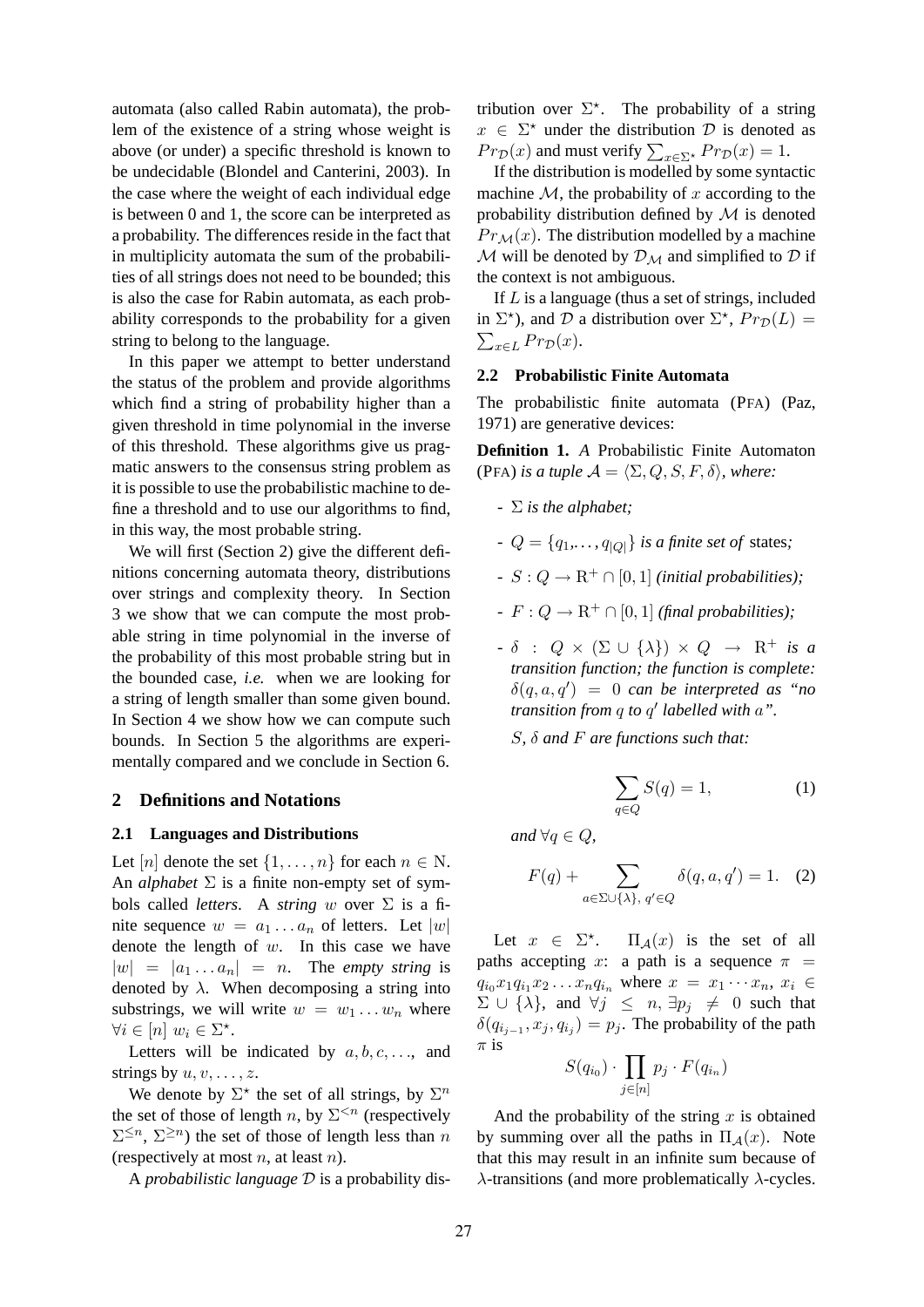An effective computation can be done by means of the Forward (or Backward) algorithm (Vidal et al., 2005).



Figure 1: Graphical representation of a PFA.

Alternatively, a PFA (with  $n$  states) is given when the following matrices are known:

- $S \in R^{1 \times n}$  represents the probabilities of starting at each state.  $S[i]=S(q_i);$
- $\mathbf{M} = \{ \mathbf{M}_a \in \mathbb{R}^{n \times n} | a \in \Sigma \cup \{ \lambda \} \}$  represents the transition probabilities.  $\mathbf{M}_a[i, j] =$  $\delta(q_i, a, q_j);$
- $\mathbf{F} \in \mathbb{R}^{n \times 1}$  represents the probabilities of ending in each state.  $\mathbf{F}[i]=F(q_i)$ .

Given a string  $x = a_1 \cdots a_k$  we compute  $Pr_A(x)$  as:

$$
Pr_{\mathcal{A}}(x) = \mathbf{S} \prod_{i=1}^{|x|} \left[ \mathbf{M}_{\lambda}^* \mathbf{M}_{a_i} \right] \mathbf{M}_{\lambda}^* \mathbf{F} \tag{3}
$$

where

$$
\mathbf{M}_{\lambda}^{*} = \sum_{i=0}^{\infty} M_{\lambda}^{i} = (I - \mathbf{M}_{\lambda})^{-1}
$$

Then, equations 1 and 2 can be written as:

$$
\mathbf{S1} = 1 \tag{4}
$$

$$
\sum_{a \in \Sigma \cup \{\lambda\}} \mathbf{M}_a \mathbf{1} + \mathbf{F} = 1 \tag{5}
$$

where  $\mathbf{1} \in \mathbb{R}^n$  is such that  $\forall i \mathbf{1}[i] = 1$ . Note that

$$
Pr_{\mathcal{A}}(\lambda) = \mathbf{SM}_{\lambda}^{*} \mathbf{F} \in [0, 1]
$$
 (6)

This implies that  $\mathbf{M}_{\lambda}^{*}$  should be a non singular matrix.

Moreover, in order for  $Pr_{\mathcal{A}}$  to define a distribution probability over  $\Sigma^*$  it is required that:

$$
\sum_{x \in \Sigma^*} Pr_{\mathcal{A}}(x) = \sum_{i=0}^{\infty} \mathbf{SM}_{\lambda}^* \mathbf{M}_{\Sigma}^i \mathbf{M}_{\lambda}^* \mathbf{F}
$$

$$
= \mathbf{SM}_{\lambda}^* (I - \mathbf{M}_{\Sigma})^{-1} \mathbf{M}_{\lambda}^* \mathbf{F} = 1
$$

 $\sum_{a \in \Sigma} \mathbf{M}_a$ . Note that as a consequence of that, where I is the identity matrix and  $M_{\Sigma}$  =  $(I - M_{\Sigma})$  is a non singular matrix.

### **2.3 Hidden Markov Models**

Hidden Markov models (HMMs) (Rabiner, 1989; Jelinek, 1998) are finite state machines defined by (1) a finite set of states, (2) a probabilistic transition function, (3) a distribution over initial states, and (4) an output function.

An HMM generates a string by visiting (in a hidden way) states and outputting values when in those states. Typical problems include finding the most probable path corresponding to a particular output (usually solved by the Viterbi algorithm). Here the question of finding the most probable output has been addressed by Lyngsø and Pedersen (2002). In this paper the authors prove that the hardness of this problem implies that it is also hard to compute certain distances between two distributions given by HMMs.

Note that to obtain a distribution over  $\Sigma^*$  and not each  $\Sigma^n$  the authors introduce a unique final state in which, once reached, the machine halts. An alternative often used is to introduce a special symbol ( $\sharp$ ) and to only consider the strings terminating with  $\sharp$ : the distribution is then over  $\Sigma^*$   $\sharp$ .

Equivalence results between HMMs and PFA can be found in (Vidal et al., 2005).

#### **2.4 Probabilistic Context-free Grammars**

**Definition 2.** *A* probabilistic context-free grammar (PCFG) G is a quintuple  $\langle \Sigma, V, R, P, N \rangle$ where  $\Sigma$  *is a finite alphabet (of terminal symbols),* V *is a finite alphabet (of variables or nonterminals),*  $R \subset V \times (\Sigma \cup V)^*$  *is a finite set of production rules, and*  $N$  ( $\in$   $V$ ) *is the axiom.*  $P: R \to \mathbb{R}^+$  *is the probability function.* 

A PCFG is used to generate strings by rewriting iteratively the non terminals in the string, starting from the axiom. A string may be obtained by different derivations. In this case the problem is called ambiguity. Parsing with a PCFG is usually done by adapting the Earley or the CKY algorithms.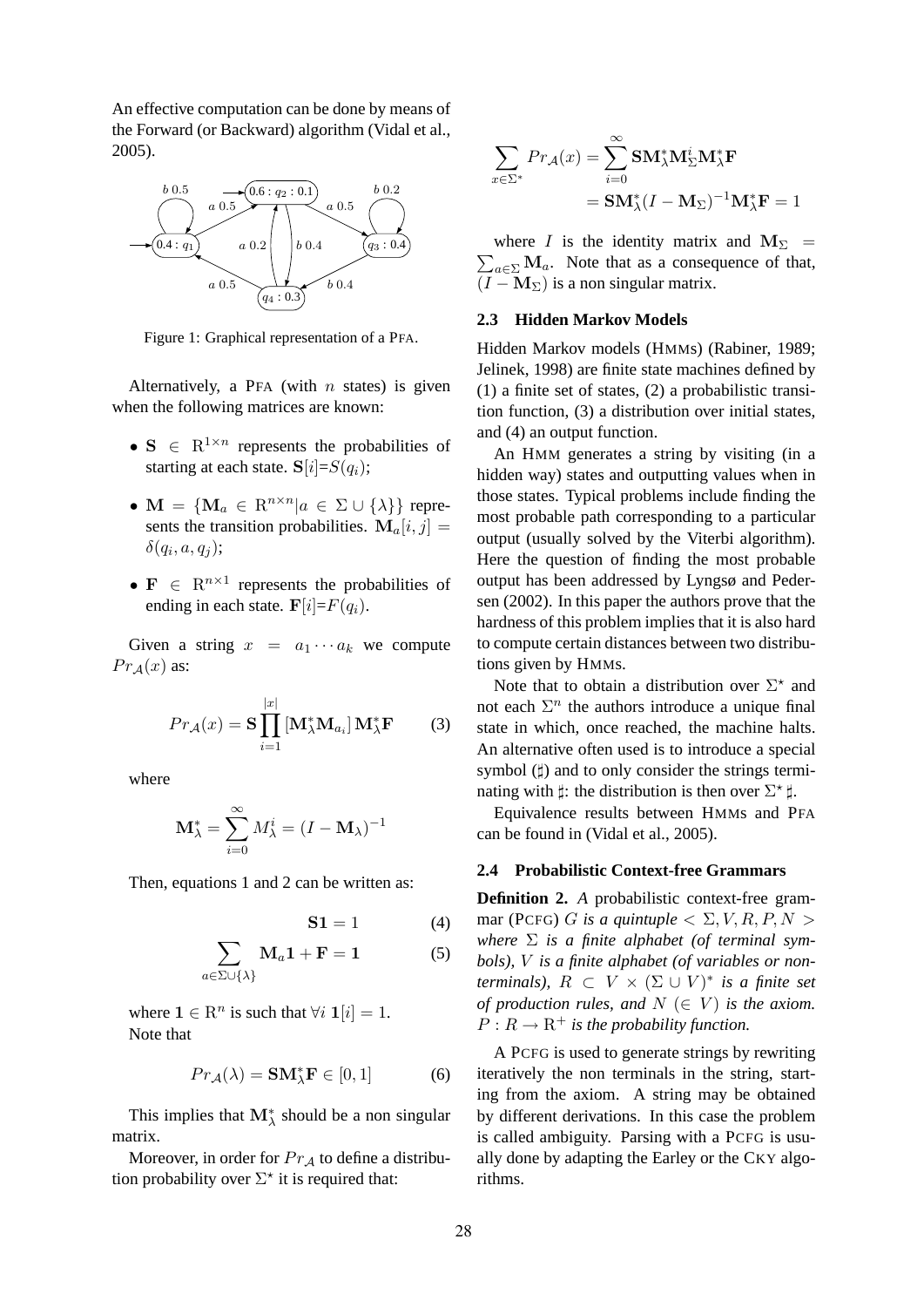Particularly appealing is a very efficient extension of the Early algorithm due to Stolcke (1995) that can compute:

- the probability of a given string x generated by a PCFG  $G$ :
- the single most probable parse for  $x$ ;
- $\bullet$  the probability that x occurs as a prefix of some string generated by G, which we denote by  $Pr_G(x \Sigma^*)$ .

# **2.5 Probabilistic Transducers**

There can be different definitions of probabilistic transducers. We use the one from (Vidal et al., 2005):



Figure 3: Corresponding non normalized PFA for the translations of ab. Each state indicates which input prefix has been read. Between the brackets, on the transitions, the input symbol justifying the transition.

*Probabilistic finite-state transducers* (PFST) are similar to PFA, but in this case two different alphabets (source  $\Sigma$  and target  $\Gamma$ ) are involved. Each transition in a PFST has attached a symbol from the source alphabet (or  $\lambda$ ) and a string (possible empty string) of symbols from the target alphabet. PFSTs can be viewed as graphs, as for example in Figure 3.

**Definition 3** (Probabilistic transducer)**.** *A* probabilistic *finite state* transducer *(*PFST*) is a 6-tuple*  $\langle Q, \Sigma, \Gamma, S, E, F \rangle$  *such that:* 



Figure 4: Corresponding normalized PFA for the translations of ab. The most probable string (**111**) has probability 0.54.

- *-* Q *is a finite set of* states*; these will be labelled* q1*,. . . ,* q|Q<sup>|</sup> *;*
- *-*  $S: Q \to \mathbb{R}^+ \cap [0, 1]$  *(initial probabilities);*
- *-*  $F: Q \to \mathbb{R}^+ \cap [0, 1]$  *(halting probabilities);*
- $E \in Q \times (\Sigma \cup \{\lambda\}) \times \Gamma^* \times Q \times \mathbb{R}^+$  *is the set of transitions;*
- S*,* δ *and* F *are functions such that:*

$$
\sum_{q\in Q}S(q)=1,
$$

*and*  $\forall q \in Q$ *,* 

$$
F(q) + \sum_{a \in \Sigma \cup \{\lambda\}, q' \in Q} p : (q, a, w, q', p) \in E = 1.
$$

Let  $x \in \Sigma^*$  and  $y \in \Gamma^*$ . Let  $\Pi_{\mathcal{I}}(x, y)$  be the set of all paths accepting  $(x, y)$ : a path is a sequence  $\pi = q_{i_0}(x_1, y_1) q_{i_1}(x_2, y_2) \dots (x_n, y_n) q_{i_n}$ where  $x = x_1 \cdots x_n$  and  $y = y_1 \cdots y_n$ , with  $\forall j \in$  $[n], x_j \in \Sigma \cup {\{\lambda\}}$  and  $y_j \in \Gamma^\star$ , and  $\forall j \in [n], \exists p_{i_j}$ such that  $(q_{i_{j-1}}, x_j, y_j, q_{i_j}, p_{i_j}) \in E$ . The probability of the path is

$$
S(q_{i_0}) \cdot \prod_{j \in [n]} p_{i_j} \cdot F(q_{i_n})
$$

And the probability of the translation pair  $(x, y)$ is obtained by summing over all the paths in  $\Pi_{\mathcal{T}}(x,y).$ 

Note that the probability of  $y$  given  $x$  (the probability of  $y$  as a translation of  $x$ , denoted as  $Pr_{\mathcal{T}}(y|x)$ ) is  $\frac{Pr_{\mathcal{T}}(x,y)}{\sum_{z \in \Sigma^{\star}} Pr_{\mathcal{T}}(z)}$  $\frac{Pr_{\mathcal{T}}(x,y)}{z \in \Sigma^{\star}} \frac{Pr_{\mathcal{T}}(x,z)}{Pr_{\mathcal{T}}(x,z)}$ 

Probabilistic finite state transducers are used as models for the the *stochastic translation problem* of a source sentence  $x \in \Sigma^*$  that can be defined as the search for a target string  $y$  that:

$$
\operatorname*{argmax}_{y} Pr(y \mid x) = \operatorname*{argmax}_{y} Pr(y, x).
$$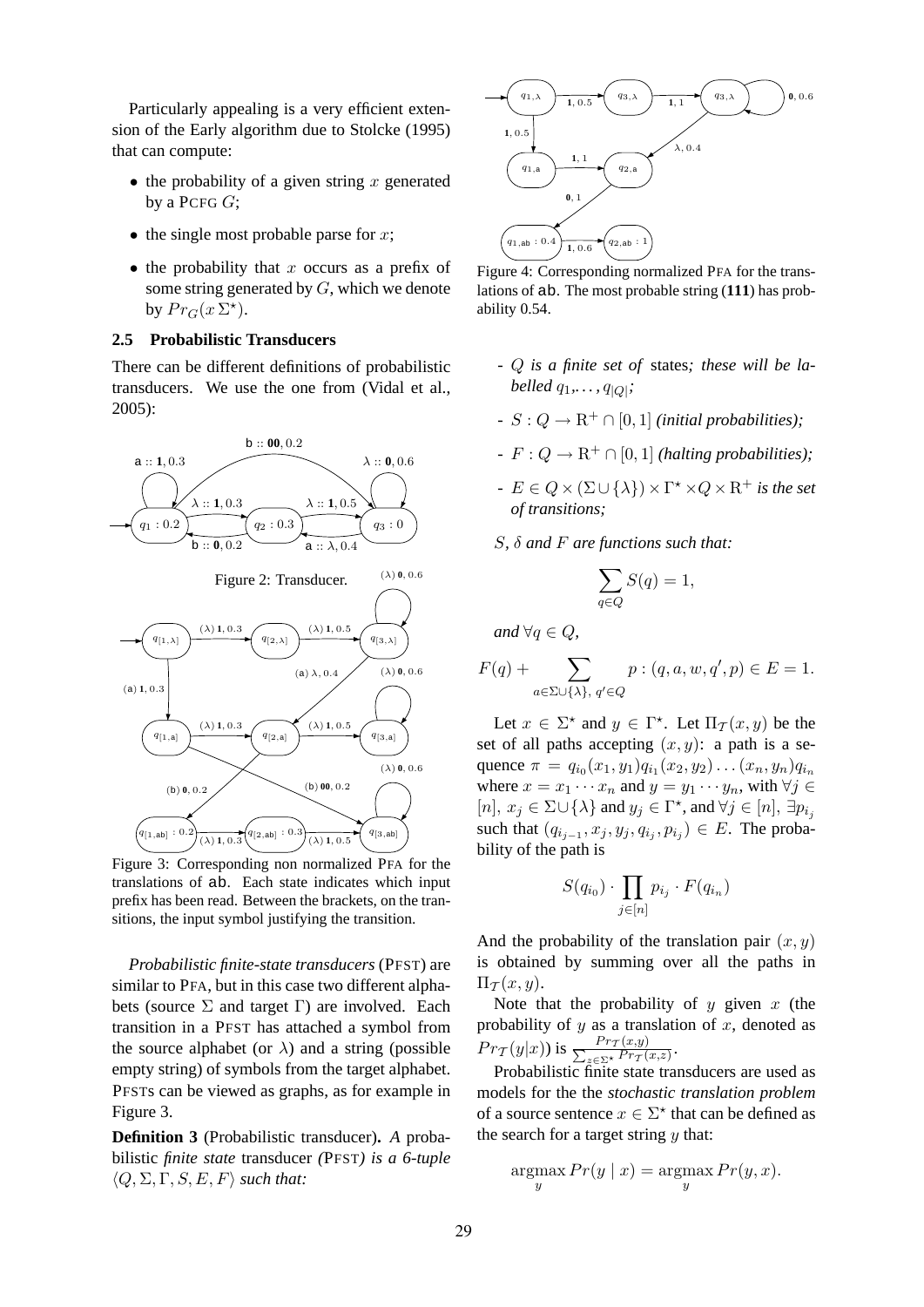The problem of finding this optimal translation is proved to be a  $\mathcal{NP}$ -hard by Casacuberta and de la Higuera (2000).

An approximate solution to the stochastic translation can be computed in polynomial time by using an algorithm similar to the Viterbi algorithm for probabilistic finite-state automata (Casacuberta, 1995; Picó and Casacuberta, 2001).

The stochastic translation problem is computationally tractable in particular cases. If the PFST T is *non-ambiguous in the translation sense*  $(\forall x \in \Sigma^*$  there are not two target sentences  $y, y' \in \Gamma^{\star}, y \neq y'$ , such that  $Pr_{\mathcal{T}}(x, y) > 0$  and  $Pr<sub>T</sub>(x, y') > 0$ , the translation problem is polynomial. If the PFST T is simply *non-ambiguous*  $(\forall x \in \Sigma^*$  there are not two different paths that deal with  $(x, y)$  and with probability different to zero), the translation problem is also polynomial. In both cases, the computation can be carried out using an adequate version of the Viterbi algorithm (Vidal et al., 2005).

Alternative types of PFSTs have been introduced and applied with success in different areas of machine translation. In (Mohri, 1997; Mohri et al., 2000), *weighted finite-state transducers* are studied.

# **2.6 Complexity Classes and Decision Problems**

We only give here some basic definitions and results from complexity theory. A *decision problem* is one whose answer is **true** or **false**. A decision problem is *decidable* if there is an algorithm which, given any specific instance, computes correctly the answer and halts. It is *undecidable* if not. A decision problem is in  $P$  if there is a polynomial time algorithm that solves it.

A decision problem is  $\mathcal{NP}$ -*complete* if it is both  $\mathcal{NP}$ -hard and in the class  $\mathcal{NP}$ : in this case a polynomial time non-deterministic algorithm exists that always solves this problem. Alternatively, a problem is in  $\mathcal{NP}$  if there exists a *polynomial certificate* for it. A polynomial certificate for an instance  $I$  is a short (polynomial length) string which when associated to instance  $I$  can be checked in polynomial time to confirm that the instance is indeed positive. A problem is  $N \mathcal{P}$ -hard if it is at least as hard as the satisfiability problem (SAT), or either of the other  $\mathcal{NP}$ -complete problems (Garey and Johnson, 1979).

A randomized algorithm makes use of random

bits to solve a problem. It *solves a decision problem with one-sided error* if given any value  $\delta$  and any instance, the algorithm:

- makes no error on a negative instance of a problem (it always answers no);
- makes an error in at most  $\delta$  cases when working on a positive instance.

If such an algorithm exists, the problem is said to belong to the class  $\mathcal{RP}$ . It should be noticed that by running such a randomized algorithm  $n$  times the error decreases exponentially with  $n$ : if a positive answer is obtained, then the instance had to be positive, and the probability of not obtaining a positive answer (for a positive instance) in  $n$  tries is less than  $\delta^n$ . A randomized algorithm which solve a decision problem in the conditions above is called a *Monte Carlo algorithm*.

When a decision problem depends on an instance containing integer numbers, the fair (and logical) encoding is in base 2. If the problem admits a polynomial algorithm whenever the integers are encoded in base 1, the problem (and the algorithm) are said to be *pseudo-polynomial*.

#### **2.7 About Sampling**

One advantage of using PFA or similar devices is that they can be effectively used to develop randomised algorithms. But when generating random strings, the fact that the length of these is unbounded is an issue. Therefore the termination of the algorithm might only be true *with probability 1*: this means that the probability of an infinite run, even if it cannot be discarded, is of null measure.

In the work of Ben-David et al. (1992) which extends Levin's original definitions from (Levin, 1986), a distribution over  $\{0, 1\}^*$  is considered *samplable* if it is generated by a randomized algorithm that runs in time polynomial in the length of its output.

We will require a stronger condition to be met. We want a distribution represented by some machine M to be *sampable in a bounded way*, ie, we require that there is a randomized algorithm which, when given a bound  $b$ , will either return any string w in  $\Sigma^{\leq b}$  with probability  $Pr_{\mathcal{M}}(w)$  or return *fail* with probability  $Pr_{\mathcal{M}}(\Sigma^{>b})$ . Furthermore, the algorithm should run in time polynomial in b.

As we also need parsing to take place in polynomial time, we will say that a machine M is *stronly*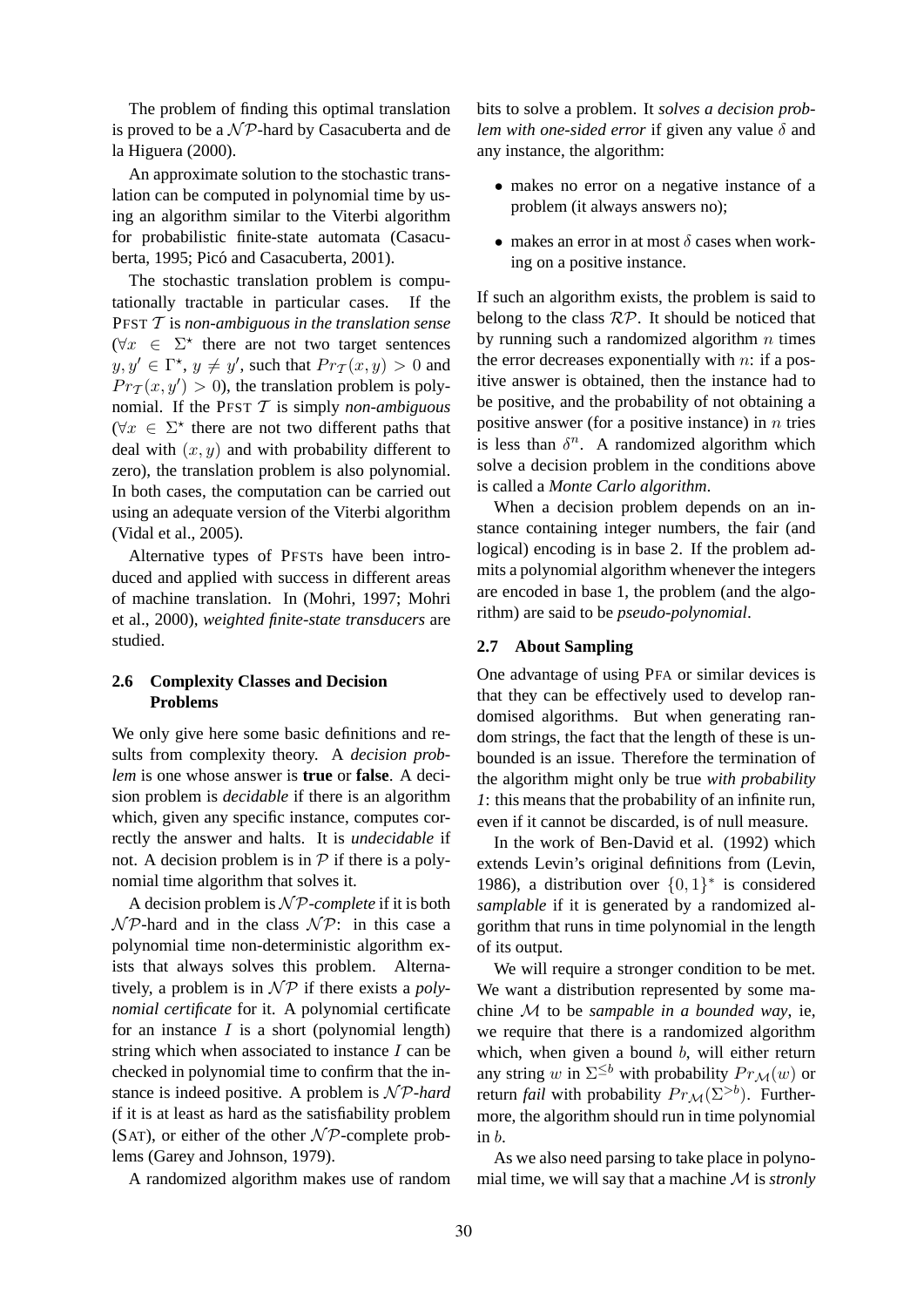- one can parse an input string x by  $M$  and return  $Pr_{\mathcal{M}}(x)$  in time polynomial in |x|;
- one can sample  $\mathcal{D}_{\mathcal{M}}$  in a bounded way.

#### **2.8 The Problem**

The question is to find the most probable string in a probabilistic language. An alternative name to this string is the *consensus* string.

**Name:** Consensus string (CS) **Instance:** A probabilistic machine M **Question:** Find in  $\Sigma^*$  a string x such that  $\forall y \in \Sigma^{\star} Pr_{\mathcal{M}}(x) \geq Pr_{\mathcal{M}}(y).$ 

With the above problem we associate the following decision problem:

**Name:** Most probable string (MPS)

**Instance:** A probabilistic machine  $\mathcal{M}$ , a  $p \geq 0$ **Question:** Is there in  $\Sigma^*$  a string x such that  $Pr_{\mathcal{M}}(x) \geq p$ ?

For example, if we consider the PFA from Figure 1, the most probable string is  $a$ .

Note that  $p$  is typically encoded as a fraction and that the complexity of our algorithms is to depend on the size of the encodings, hence of  $\log \frac{1}{p}$ .

The problem MPS is known to be  $\mathcal{NP}$ -hard (Casacuberta and de la Higuera, 2000). In their proof the reduction is from SAT and uses only acyclic PFA. There is a problem with MPS: there is no bound, in general, over the length of the most probable string. Indeed, even for regular languages, this string can be very long. In Section 4.4 such a construction is presented.

Of interest, therefore, is to study the case where the longest string can be bounded, with a bound given as a separate argument to the problem:

**Name:** Bounded most probable string (BMPS) **Instance:** A probabilistic machine  $\mathcal{M}$ , a  $p \geq 0$ , an integer b

**Question:** Is there in  $\Sigma^{\leq b}$  a string x such that  $Pr_{\mathcal{M}}(x) \geq p?$ 

In complexity theory, numbers are to be encoded in base 2. In BMPS, it is necessary, for the problem not to be trivially unsolvable, to consider a unary encoding of  $b$ , as strings of length up to  $b$ will have to be built.

#### **3 Solving BMPS**

In this section we attempt to solve the bounded case. We first solve it in a randomised way, then propose an algorithm that will work each time the prefix probabilities can be computed. This is the case for PFA and for probabilistic context free grammars.

## **3.1 Solving by Sampling**

Let us consider a class of **strongly sampable** machines.

Then BMPS, for this class, belongs to  $\mathcal{RP}$ :

**Theorem 1.** *If a machine M is strongly sampable*, BMPS *can be solved by a Monte Carlo algorithm.*

*Proof.* The idea is that any string s whose probability is at least  $p$ , should appear (with high probability, at least  $1-\delta$ ) in a sufficiently large randomly drawn sample (of size  $m$ ), and have a relative frequency  $\frac{f}{m}$  of at least  $\frac{p}{2}$ .

Algorithm 1 therefore draws this large enough sample in a bounded way and then checks if any of the more frequent strings (relative frequency  $\frac{f}{m}$ of at least  $\frac{p}{2}$ ) has real probability at least p.

We use multiplicative Chernov bounds to compute the probability that an arbitrary string whose probability is at least p has relative frequency  $\frac{f}{m}$ of at least  $\frac{p}{2}$ :

$$
Pr\left(\frac{f}{m} < \frac{p}{2}\right) \le 2e^{-mp/8}
$$

So for a value of  $\delta \leq 2e^{-mp/8}$  it is sufficient to draw a sample of size  $m \geq \frac{8}{p}$  $\frac{8}{p} \ln \frac{2}{\delta}$  in order to be certain (with error  $\delta$ ) that in a sample of size m any probable string is in the sample with relative frequency  $\frac{f}{m}$  of at least  $\frac{p}{2}$ .

We then only have to parse each string in the sample which has relative frequency at least  $\frac{p}{2}$  to be sure (within error  $\delta$ ) that s is in the sample.

If there is no string with probability at least  $p$ , the algorithm will return **false**.  $\Box$ 

The complexity of the algorithm depends on that of bounded sampling and of parsing. One can check that in the case of PFA, the generation is in  $\mathcal{O}(b \cdot \log |\Sigma|)$  and the parsing (of a string of length at most *b*) is in  $\mathcal{O}(b \cdot |Q|^2)$ .

### **3.2 A Direct Computation in the Case of PFA**

When the machine is a probabilistic finite automaton, we can do a bit better by making use of simple properties concerning probabilistic languages.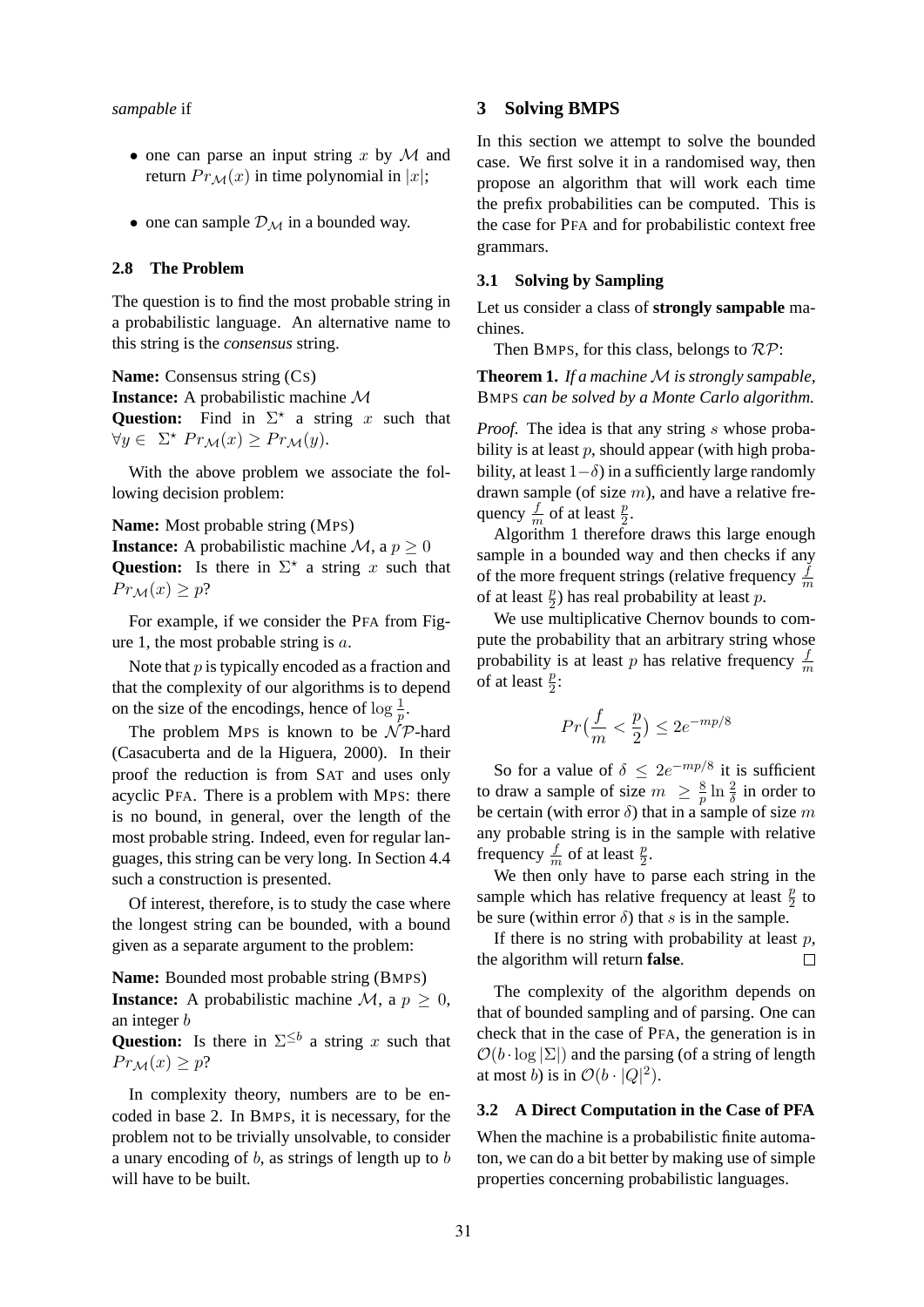| <b>Data:</b> a machine $\mathcal{M}, p \geq 0, b \geq 0$                        |
|---------------------------------------------------------------------------------|
| <b>Result:</b> $w \in \Sigma^{\leq b}$ such that $Pr_{\mathcal{M}}(w) \geq p$ , |
| <b>false</b> if there is no such $w$                                            |
| begin                                                                           |
| Map $f$ ;                                                                       |
| $m=\frac{8}{n}\ln\frac{2}{\delta};$                                             |
| repeat $m$ times                                                                |
| $w =$ bounded_sample $(\mathcal{M}, b)$ ;                                       |
| $f[w]+$ ;                                                                       |
| <b>for<br/>each</b> w: $f[w] \geq \frac{pm}{2}$ <b>do</b>                       |
| if $Pr_{\mathcal{M}}(w) \geq p$ then                                            |
| return $w$ ;                                                                    |
| urn false                                                                       |

**Algorithm 1:** Solving BMPS in the general case

We are given a  $p > 0$  and a PFA A. Then we have the following properties:

**Property 1.**  $\forall u \in \Sigma^{\star}, Pr_{\mathcal{A}}(u \Sigma^{\star}) \geq Pr_{\mathcal{A}}(u)$ . **Property 2.** For each  $n \geq 0$  there are at most  $\frac{1}{p}$ *strings*  $u$  *in*  $\Sigma^n$  *such that*  $Pr_A(u \Sigma^*) \geq p$ *.* 

Both proofs are straightforward and hold not only for PFA but for all distributions. Notice that a stronger version of Property 2 is Property 3:

**Property 3.** *If* X *is a set of strings such that (1)*  $\forall u \in X, Pr_{\mathcal{A}}(u \Sigma^{\star}) \geq p$  and (2) no string in X *is a prefix of another different string in* X*, then*  $|X| \leq \frac{1}{p}$ .

**Analysis and complexity of Algorithm 2.** The idea of the algorithm is as follows. For each length  $n$  compute the set of viable prefixes of length  $n$ , and keep those whose probability is at least p. The process goes on until either there are no more viable prefixes or a valid string has been found. We use the fact that  $Pr_{\mathcal{A}}(ua \Sigma^*)$  and  $Pr_{\mathcal{A}}(u)$  can be computed from  $Pr_{\mathcal{A}}(u \Sigma^*)$  provided we memorize the value in each state (by a standard dynamic programming technique). Property 2 ensures that at every moment at most  $\frac{1}{p}$  valid prefixes are open.

If all arithmetic operations are in constant time, the complexity of the algorithm is in  $\mathcal{O}(\frac{b|\Sigma| \cdot |Q|^2}{p})$  $rac{|Q|^{-}}{p}$ ).

## **3.3 Sampling Vs Exact Computing**

BMPS can be solved with a randomized algorithm (and with error at most  $\delta$ ) or by the direct Algorithm 2. If we compare costs, and assuming that bounded sampling a string can be done in time linear in b, and that all arithmetic operations take constant time we have:

**Data:** a PFA :  $\mathcal{A} = \langle \Sigma, \mathbf{S}, \mathbf{M}, \mathbf{F} \rangle, p \ge 0$ ,  $b > 0$ **Result**:  $w \in \Sigma^{\leq b}$  such that  $Pr_A(u) \geq p$ , false if there is no such w **begin Queue** Q;  $p_{\lambda} = \mathbf{SF};$ **if**  $p_{\lambda} \geq p$  **then return**  $p_{\lambda}$ ; push( $Q, (\lambda, F)$ ); **while not** empty(Q) **do**  $(w, V) = pop(Q);$ **foreach** a ∈ Σ **do**  $V' = VM_a;$ **if**  $V'F \geq p$  **then return** V′F; **if**  $|w| < b$  and  $V'1 \geq p$  then push( Q*, (*wa*,* V′ *)*); **return false**



- Complexity of (randomized) Algorithm 1 for PFA is in  $\mathcal{O}(\frac{8b}{p})$  $\frac{8b}{p}\ln\frac{2}{\delta}\cdot\log|\Sigma|)$  to build the sample and  $\mathcal{O}(\frac{2b}{p})$  $\frac{2b}{p} \cdot |Q|^2$ ) to check the  $\frac{2}{p}$  most frequent strings.
- Complexity of Algorithm 2 is in  $\mathcal{O}(\frac{b|\Sigma|\cdot|Q|^2}{p})$  $\frac{| \cdot |Q|^{-}}{p}$ ).

Therefore,for the randomized algorithm to be faster, the alphabet has to be very large. Experiments (see Section 5) show that this is rarely the case.

## **3.4 Generalising to Other Machines**

What is really important in Algorithm 2 is that the different  $Pr_{\mathcal{M}}(u \Sigma^*)$  can be computed. If this is a case, the algorithm can be generalized and will work with other types of machines. This is the case for context-free grammars (Stolcke, 1995).

For classes which are strongly sampable, we propose the more general Algorithm 3.

#### **4 More about the Bounds**

The question we now have to answer is: how do we choose the bound? We are given some machine M and a number  $p \geq 0$ . We are looking for a value  $n_p$  which is the smallest integer such that  $Pr_{\mathcal{M}}(x) \geq p \implies |x| \leq n_p$ . If we can compute this bound we can run one of the algorithms from the previous section.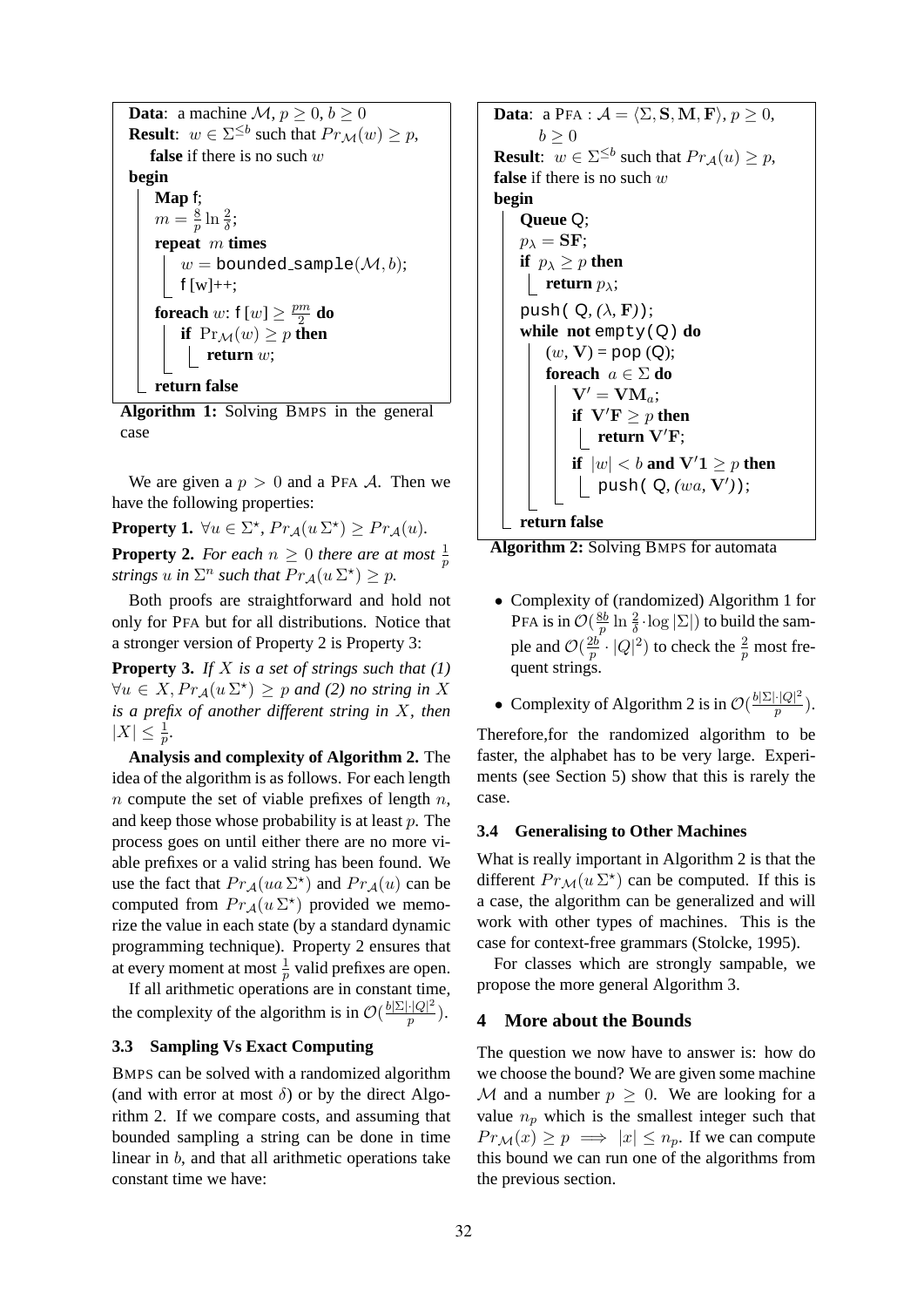**Data:** a machine  $\mathcal{M}, p \geq 0, b \geq 0$ **Result**:  $w \in \Sigma^{\leq b}$  such that  $Pr_{\mathcal{M}}(w) \geq p$ , **false** if there is no such w **begin Queue** Q;  $p_w = Pr_{\mathcal{M}}(\lambda);$ **if**  $p_w \geq p$  **then return**  $p_w$ ; push( $Q, \lambda$ ); **while not** empty(Q) **do**  $w = pop(Q);$ **foreach** a ∈ Σ **do if**  $Pr_{\mathcal{M}}(wa) \geq p$  **then return**  $Pr_{\mathcal{M}}(wa);$ **if**  $|w| < b$  and  $Pr_{\mathcal{M}}(wa\Sigma^*) \geq p$ **then** push( Q*,* wa); **return false**

**Algorithm 3:** Solving BMPS for general machines

## **4.1 Computing Analytically**  $n_p$

If given the machine  $M$  we can compute the mean  $\mu$  and the variance  $\sigma$  of the length of strings in  $\mathcal{D}_{\mathcal{M}}$ , we can use Chebychev's inequality:

$$
Pr_{\mathcal{M}}(|x| - \mu| > k\sigma) < \frac{1}{k^2}
$$

We now choose  $k = \frac{1}{\sqrt{2}}$  $\frac{1}{p}$  and rewrite:

$$
Pr_{\mathcal{M}}(|x| > \mu + \frac{\sigma}{\sqrt{p}}) < p
$$

This means that, if we are looking for strings with a probability bigger than  $p$ , it is not necessary to consider strings longer than  $\mu + \frac{\sigma}{\sqrt{p}}$ .

In other words, we can set  $b = \lceil \mu + \frac{\sigma}{\sqrt{p}} \rceil$  and run an algorithm from Section 3 which solves BMPS.

## **4.2 Computing Analytically**  $n_p$  for PFA

We consider the special case where the probabilistic machine is a PFA A. We are interested in computing the mean and the variance of the string length. It can be noted that the fact the PFA is deterministic or not is not a problem.

The mean string length of the strings generated

by  $A$  can be computed as:

$$
\mu = \sum_{i=0}^{\infty} i \Pr_{\mathcal{A}}(\Sigma^{i})
$$
  
= 
$$
\sum_{i=0}^{\infty} i \, \mathbf{SM}_{\lambda}^{*} \mathbf{M}_{\Sigma}^{i} \mathbf{M}_{\lambda}^{*} \mathbf{F}
$$
  
= 
$$
\mathbf{SM}_{\lambda}^{*} \mathbf{M}_{\Sigma} (I - \mathbf{M}_{\Sigma})^{-2} \mathbf{M}_{\lambda}^{*} \mathbf{F}
$$

Moreover, taking into account that:

$$
\sum_{i=0}^{\infty} i^2 Pr_{\mathcal{A}}(\Sigma^i) = \sum_{i=0}^{\infty} i^2 \mathbf{SM}_{\lambda}^* \mathbf{M}_{\Sigma}^i \mathbf{M}_{\lambda}^* \mathbf{F}
$$

$$
= \mathbf{SM}_{\lambda}^* \mathbf{M}_{\Sigma} (I + \mathbf{M}_{\Sigma}) (I - \mathbf{M}_{\Sigma})^{-3} \mathbf{M}_{\lambda}^* \mathbf{F}
$$

The variance can be computed as:

$$
\sigma^2 = \sum_{i=0}^{\infty} (i - \mu)^2 Pr_{\mathcal{A}}(\Sigma^i)
$$
  
= 
$$
\sum_{i=0}^{\infty} i^2 Pr_{\mathcal{A}}(\Sigma^i) - \mu^2
$$
  
= 
$$
SM_{\lambda}^* M_{\Sigma} (I + M_{\Sigma}) (I - M_{\Sigma})^{-3} M_{\lambda}^* \mathbf{F}
$$
  
- 
$$
[SM_{\lambda}^* M_{\Sigma} (I - M_{\Sigma})^{-2} M_{\lambda}^* \mathbf{F}]^2
$$

Then, both values are finite since  $(I - M_{\Sigma})$  is non singular.

## **4.3** Computing  $n_{p,\delta}$  via Sampling

In certain cases we cannot draw an analytically obtained value for the mean and the variance. We have to resort to sampling in order to compute an estimation of  $n_n$ .

A sufficiently large sample is built and used by Lemma 1 to obtain our result. In that case we have the following:

- If the instance is negative, it is anyhow impossible to find a string with high enough probability, so the answer will always be **false**.
- If the instance is positive, the bound returned by the sampling will be good in all but a small fraction (less than  $\delta$ ) of cases. When the sampling has gone correctly, then the algorithm when it halts has checked all the strings up to length n. And the total weight of the remaining strings is less than p.

The general goal of this section is to compute, given a strogly sampable machine M capable of generating strings following distribution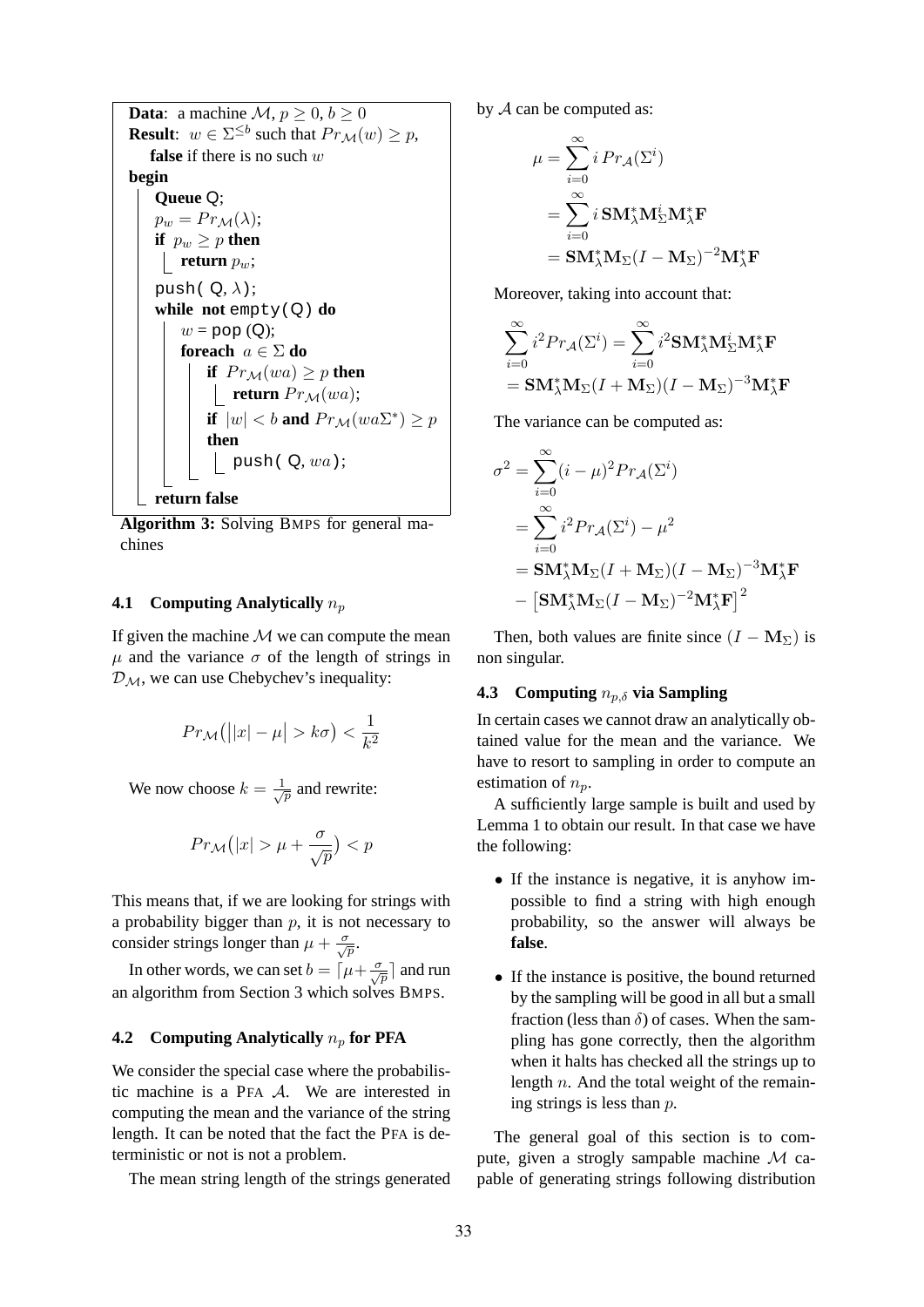$\mathcal{D}_{\mathcal{M}}$  and a positive value p, an integer  $n_{p,\delta}$  such that  $Pr_{\mathcal{D}_{\mathcal{M}}}(\Sigma^{n_{p,\delta}}) < p$ . If we do this by sampling we will of course have the result depend also on the value  $\delta$  covering the case where the sampling process went abnormally wrong.

**Lemma 1.** Let  $D$  be a distribution over  $\Sigma^*$ . Then *if we draw, following distribution* D*, a sample* S *of size at least*  $\frac{1}{p} \ln \frac{1}{\delta}$ *, given any*  $p > 0$  *and any* δ > 0*, the following holds with probability at least 1-*δ*: the probability of sampling a string* x *longer than any string seen in* S *is less than* p*.*

*Alternatively, if we write*  $n_S = \max\{|y|$ :  $y \in S$ *}, then, with probability at least*  $1 - \delta$ *,*  $Pr_{\mathcal{D}}(|x| > n_S) < p$ .

*Proof.* Denote by  $m_p$  the smallest integer such that the probability for a randomly drawn string to be longer than  $m_p$  is less than  $p: Pr_{\mathcal{D}}(\Sigma^{>m_p}) <$ p.

We need now to compute a large enough sample to be sure (with a possible error of at most  $\delta$ ) that  $\max\{|y|: y \in S\} \geq m_p$ . For  $Pr_{\mathcal{D}}(|x| > m_p)$  $p$  to hold, a sufficient condition is that we take a sample large enough to be nearly sure (*i.e.* with probability at least  $1-\delta$ ) to have at least one string as long as  $m_p$ . On the contrary, the probability of having all  $(k)$  strings in  $S$  of length less than  $m_p$  is at most  $(1-p)^k$ . Using the fact that  $(1-p)^k$  $(p)^k > \delta$  implies that  $k > \frac{1}{p} \ln \frac{1}{\delta}$ , it follows that it is sufficient, once we have chosen  $\delta$ , to take  $n_{p,\delta}$  $\frac{1}{p} \ln \frac{1}{\delta}$  to have a correct value. 1  $\Box$ 

Note that in the above, all we ask is that we are able to sample. This is indeed the case with HMM, PFA and (well defined) probablistic context-free grammars, provided these are not expansive. Lemma 1 therefore holds for any of such machines.

# **4.4 The Most Probable String Can Be of Exponential Length**

If the most probable string can be very long, how long might it be? We show now an automaton for which the most probable string is of exponential length with the size of the automaton. The construction is based on (de la Higuera, 1997). Let us use a value  $\gamma > 0$  whose exact value we will compute later.

We first note (Figure 5) how to build an automaton that only gives non null probabilities to strings whose length are multiples of  $\psi$  for any value of  $\psi$  (and of particular interest are the prime numbers). Here,  $Pr(a^{k\psi}) = \gamma(1-\gamma)^k$ .



Figure 5: Automaton for  $(a^5)^*$ .

We now extend this construction by building for a set of prime numbers  $\{ \psi_1, \psi_2, \dots, \psi_z \}$ the automaton for each  $\psi_i$  and adding an initial state. When parsing a non empty string, a subautomaton will only add to the mass of probabilities if the string is of length multiple of  $\psi_i$ . This PFA can be constructed as proposed in Figure 6, and has  $1 + \sum_{i=1}^{i=z} \psi_i$  states.

The probability of string  $a^k$  with  $k = \prod_{i=1}^{i=z} p_i$ is  $\sum_{i=1}^{i=z} \frac{1}{z}$  $\frac{1}{z}\gamma(1-\gamma)^{\frac{k}{\psi_i}-1}=\frac{\gamma}{z}$  $\frac{\gamma}{z} \sum_{i=1}^{i=z} (1-\gamma)^{\frac{k}{\psi_i}-1}.$ 

First consider a string of length less than  $k$ . This string is not accepted by at least one of the subautomata so it's probability is at most  $\gamma \frac{z-1}{z}$ .

On the other hand we prove now that for a good value of  $\gamma$ ,  $Pr(a^k) > \gamma \frac{z-1}{z}$ .

We simplify by noticing that since  $\frac{k}{\psi_i} - 1 \leq k$ ,  $(1 - \gamma)^{\frac{k}{\psi_i} - 1} > (1 - \gamma)^k.$ So  $Pr(a^k) > \frac{2}{3}$  $\int_{z}^{\gamma} \sum_{i=1}^{i=z} (1-\gamma)^{k} = \gamma (1-\gamma)^{k}.$ 

$$
(1 - \gamma)^k > \frac{z - 1}{z}
$$

$$
1 - \gamma > \sqrt[k]{\frac{z - 1}{z}}
$$

$$
\gamma < 1 - \sqrt[k]{\frac{z - 1}{z}}
$$

no shorter string can have higher probability.

## **5 Experiments**

We report here some experiments in which we compared both algorithms over probabilistic automata.

In order to have languages where the most probable string is not very short, we generated a set of random automata with a linear topology, only one initial state and one final state, and where transitions were added leading from each state to all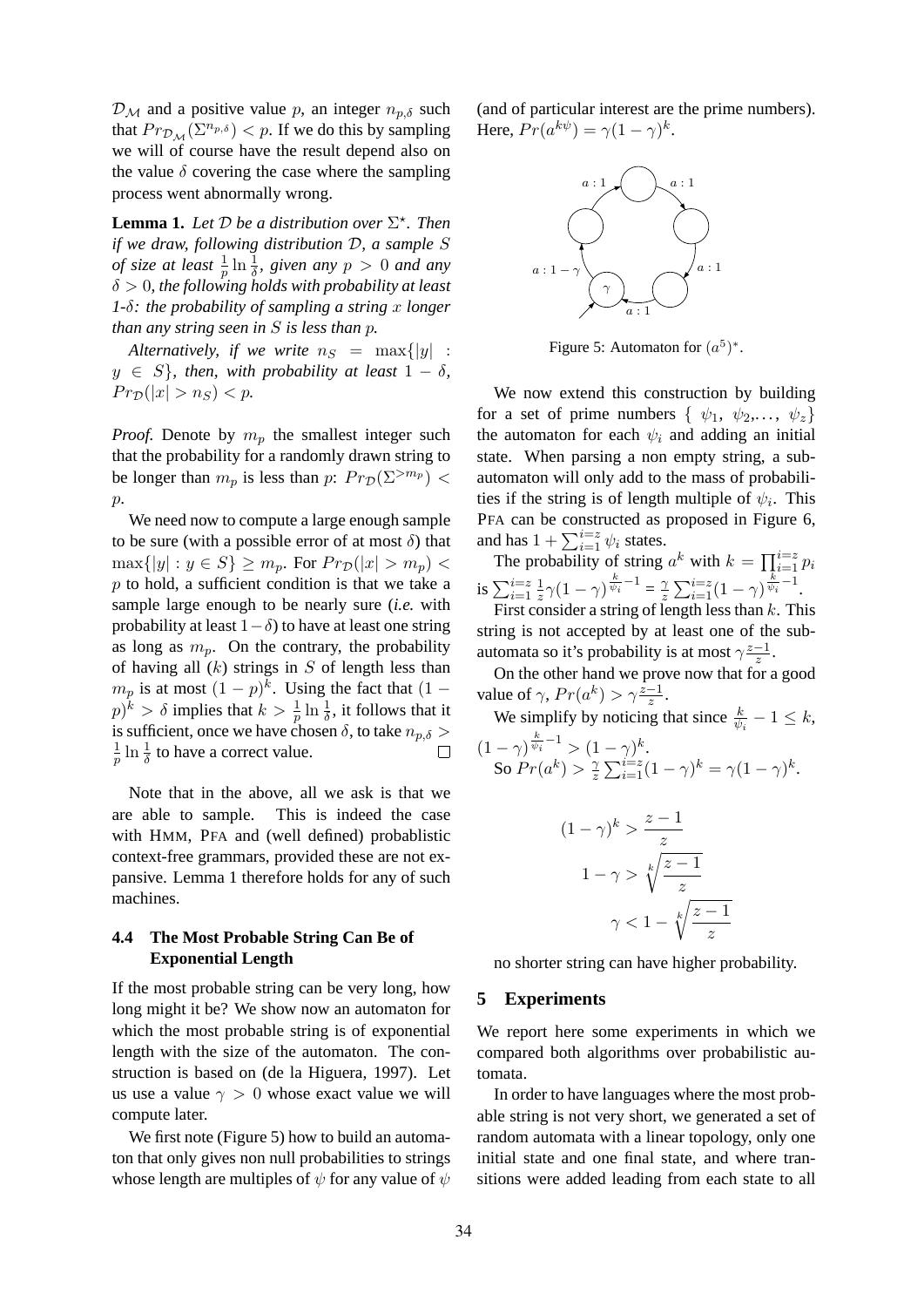

Figure 6: An automaton whose smallest 'interesting string' is of exponential length.

previous states labelled by all the symbols of the vocabulary.

The probabilities on the edges and the final state were set assigning to them randomly (uniformly) distributed numbers in the range [0, 1] and then normalizing.

| Voc size | Sampling (s) | Exact $(s)$ |
|----------|--------------|-------------|
| 2        | 0.34         | 0.00        |
| 4        | 13.26        | 0.00        |
| 6        | 13.80        | 0.01        |
| 8        | 31.85        | 0.02        |
| 10       | 169.21       | 0.09        |
| 12       | 156.58       | 0.10        |

Table 1: Execution time of Algorithm 1 (sampling) and Algorithm 2 (exact) for 4 state automata

In our experiments, the exact algorithm is systematically faster than the one that uses sampling.

Alternative settings which would be favourable to the randomized algorithm are still to be found.

## **6 Conclusion**

We have proved the following:

- 1. There exists a PFA whose most probable string is not of polynomial length.
- 2. If we can sample and parse (strongly sampable distribution), then we have a randomised algorithm which solves MPS.
- 3. If furthermore we can analytically compute the mean and variance of the distribution, there is an exact algorithm for MPS. This means that the problem is decidable for a PFA or HMMs.
- 4. In the case of PFA the mean and the variance are polynomially computable, so MPS can be solved in time polynomial in the size of the PFA and in  $\frac{1}{p}$ .
- 5. In the case of PFA, we can use practical algorithms:
	- (a) randomly draw a sample  $S$  of  $n$  strings following distribution  $\mathcal{D}_A$ ;
	- (b) let  $p = \max\{p(u) : u \in S\}$  and  $b =$  $\max\{|u| : u \in S\};$
	- (c) run Algorithm 2 using p and b.

Practically, the crucial problem may be CS; A consensus string can be found by either sampling to obtain a lower bound to the probability of the most probable string and solving MPS, or by some form of binary search.

Further experiments are needed to see in what cases the sampling algorithm works better, and also to check its robustness with more complex models (like probabilistic context-free grammars).

Finally, in Section 4.4 we showed that the length of the most probable string could be exponential, but it is unclear if a higher bound to the length can be obtained.

#### **Acknowledgement**

Discussions with Pascal Koiran during earlier stages of this work were of great help towards the understanding of the nature of the problem. The first author also acknowledges partial support by the Region des Pays de la Loire. The sec- ´ ond author thanks the Spanish CICyT for partial support of this work through projects TIN2009- 14205-C04-C1, and the program CONSOLIDER INGENIO 2010 (CSD2007-00018).